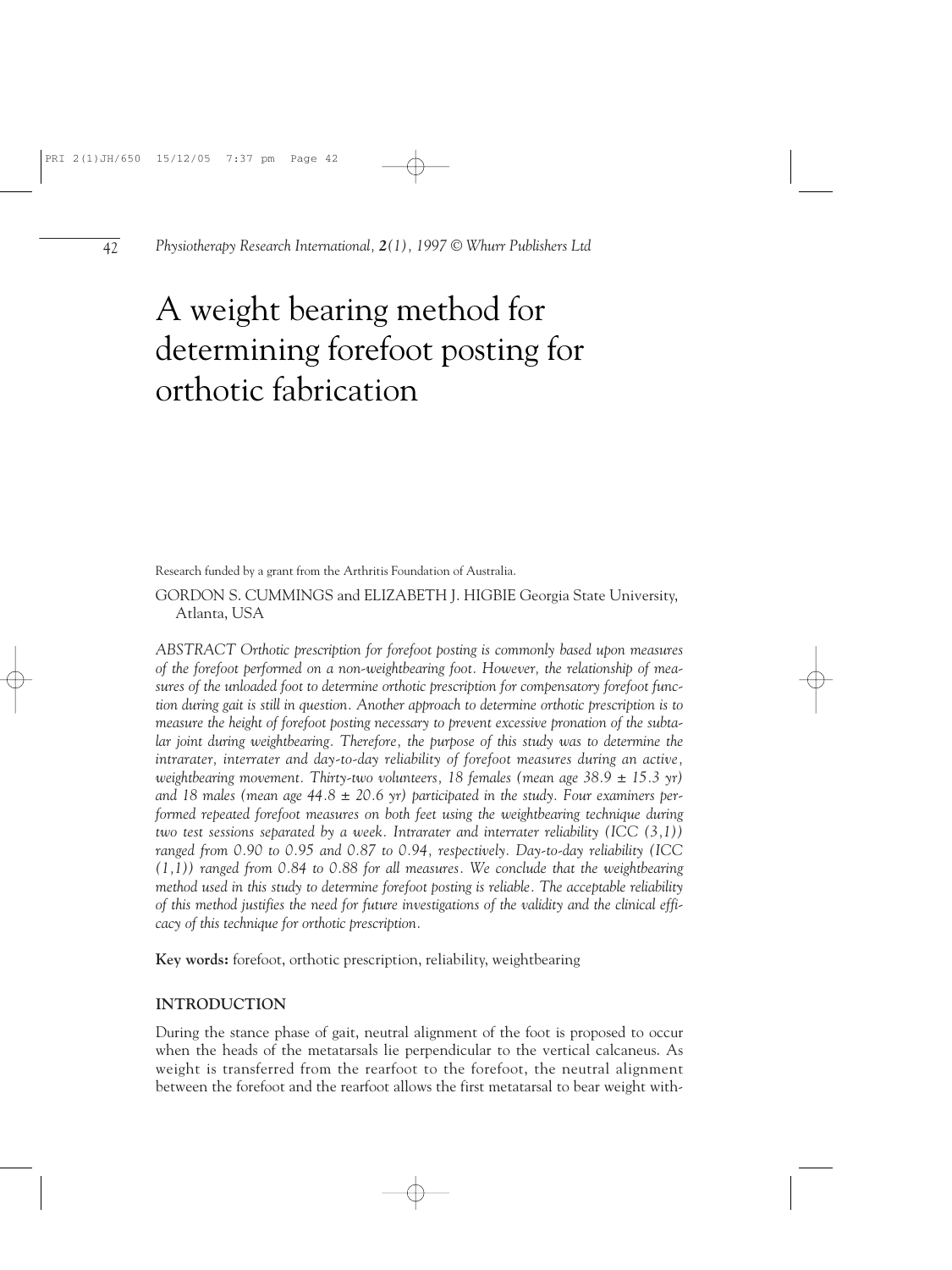out the need for excessive pronation of the subtalar joint (Tiberio, 1988). According to Root, et al. (1977), a foot with an osseous forefoot varus deformity is subject to injury due to the excessive talar pronation as weight is transferred from the rearfoot to the forefoot.

Root et al. (1977) proposed a non-weightbearing method for measuring forefoot varus and valgus conditions. The test position recommended for measurement of the relationship of the forefoot to the rearfoot was with the subject lying prone on a plinth. These measures are then used for orthotic prescription. An assumption was made that non-weightbearing measures of forefoot varus and/or valgus conditions were highly correlated to dynamic foot function during gait.

Although results from studies by Garbalosa et al. (1994) and Johanson et al. (1994) have supported the reliability of the non-weightbearing measurement method, the validity of the correlation among non-weightbearing, static forefoot measures, dynamic foot function and orthotic prescription remain in question. Brown et al. (1995) have expressed a need for further evaluation and clarification of foot biomechanical measures that may be used for orthotic prescription.

The present study follows a different measurement approach in which compensation required to prevent talar pronation was measured during weightbearing in a controlled squat that placed weight on the forefoot. The weightbearing technique under investigation in this study was developed by Brian Rothbart, in an attempt to provide a more functional measure of the forefoot for orthotic prescription (Rothbart, 1994). The weightbearing method involved observing the movement of the head of the talus while the subject performed a partial squat from a standing position. The movement of the tibia over the fixed foot was intended to imitate the impact of weightbearing on



FIGURE 1: Example of a partial squat as the examiner palpates the head of the talus.

the foot in the gait phase from foot flat to the beginning of toe off (Figure 1). The decision to use a bilateral relaxed stance in this system is supported by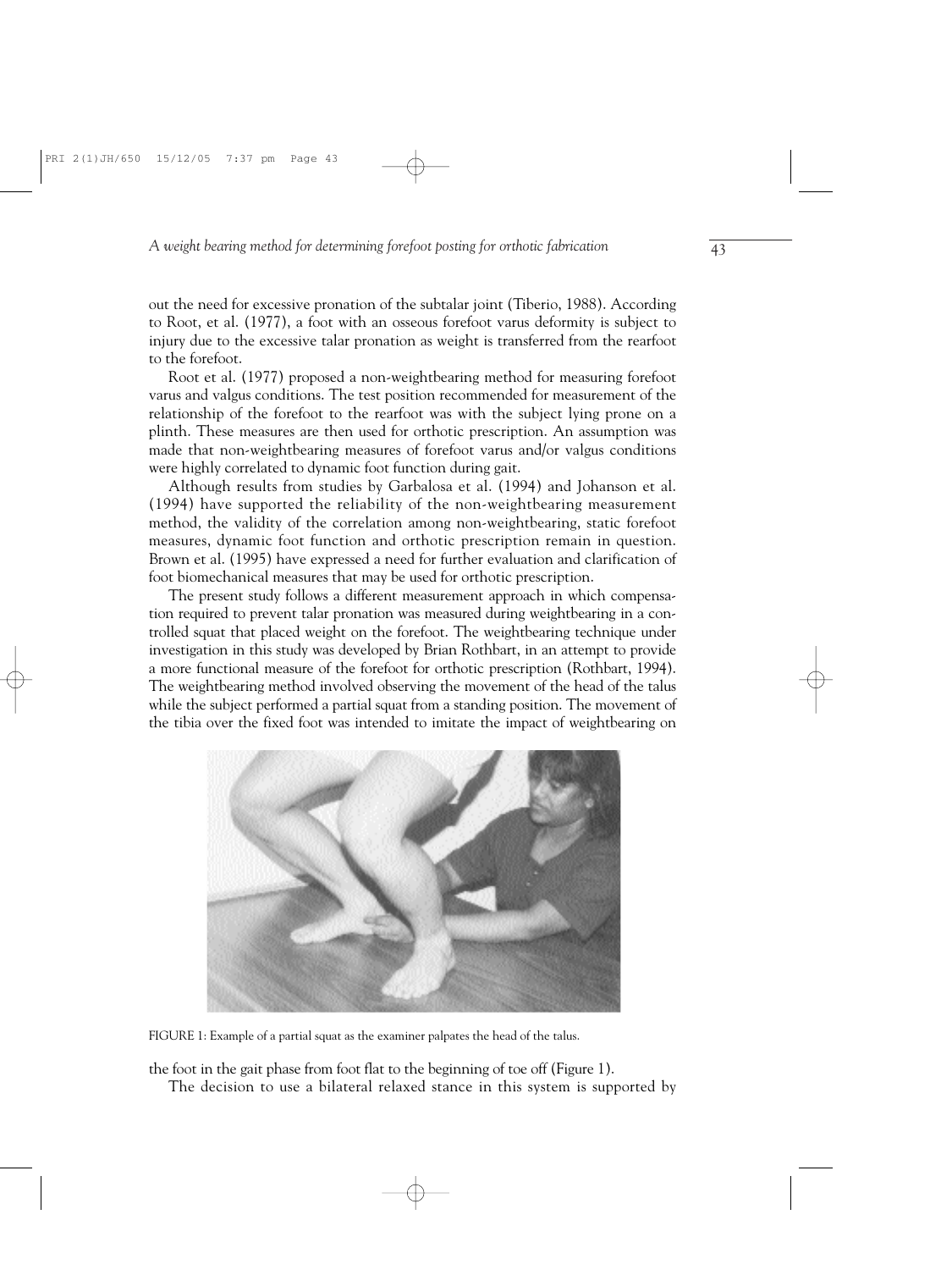recent data from McPoil and Cornwall (1996). They indicated that the position of the rearfoot in the bilateral relaxed stance also occurred during the gait cycle, approximating the angle found during the first 10 degrees of gait (McPoil and Cornwall, 1996). In addition, there was no benefit to control for subtalar joint neutral since this position correlated poorly with rearfoot motion during gait. A more logical measurement position was the bilateral relaxed stance used in this study, and was reported to correlate very highly with foot positions during the gait cycle (McPoil and Cornwall, 1996).

In the present study, measures were made of the height of support under the first metatarsal head which is required to prevent talar pronation during the squat. Thus, the present system involved the measurement of the actual vertical height of forefoot posting needed to stabilize the talus when weight was transferred from the rearfoot to the forefoot. This paradigm was conceived as a potentially more effective method to use for the prescription of orthotics than the non-weightbearing approach proposed by Root and Orien (1977). The purpose of this study was to determine the intrarater, interrater and day-to-day reliability of compensatory forefoot measures during an active, weightbearing movement.

## **METHODS**

## *Subjects*

Thirty-two subjects, 16 males and 16 females, were recruited from a large University student and staff population and from physical therapy clinics in a large metropolitan area. Subjects were excluded from the study if any of the following conditions were present:

- prior use of foot orthotics,
- a dermatomal distribution of pain in either lower extremity,
- foot pain,
- lower extremity paralysis,
- hallux valgus
- hammer toes.

Each subject gave written consent prior to testing. Physical characteristics of the subjects are presented in Table 1.

| TABLE 1: Description of subjects (mean $\pm$ SD, N=32) |                                    |                                      |                                  |  |  |  |
|--------------------------------------------------------|------------------------------------|--------------------------------------|----------------------------------|--|--|--|
| Gender                                                 | Age (years)                        | Height (cm)                          | Weight (kg)                      |  |  |  |
| Female<br>Male                                         | $28.9 \pm 15.3$<br>$44.8 \pm 20.6$ | $150.5 \pm 19.0$<br>$160.7 \pm 32.9$ | $67.6 \pm 3.5$<br>$69.8 \pm 5.2$ |  |  |  |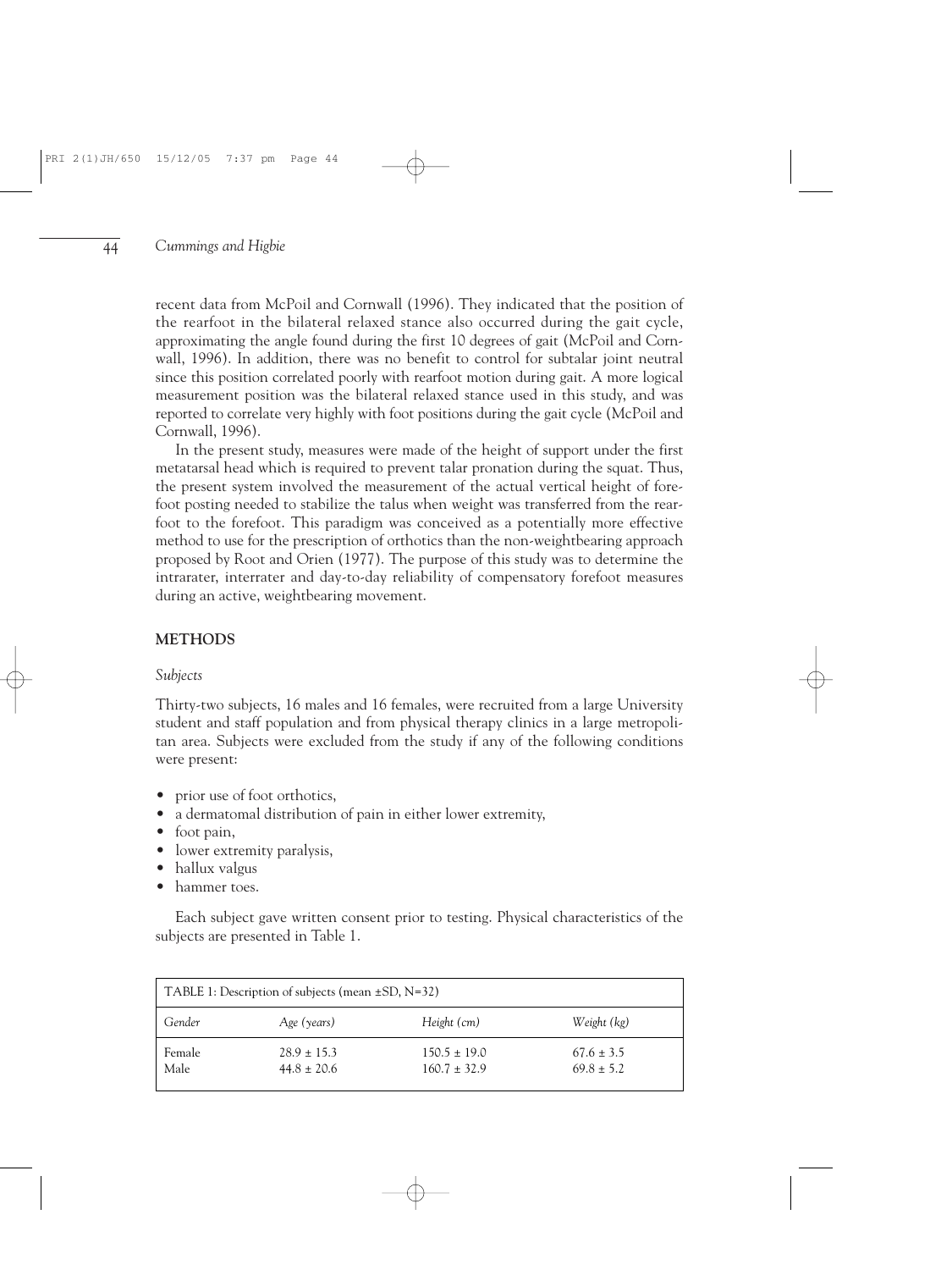### *Examiners*

The examiners were four physical therapists with an average of 8.5 years of clinical practice experience, who had not had prior exposure to the present system of forefoot measurement. One therapist had nine years of experience in foot evaluation and orthotic prescription; the other three had none. Two training sessions lasting 45 minutes each were conducted by a physical therapist experienced in the use of the present technique for the examiners to learn and become consistent in the use of the measurement system and techniques. During the week between training sessions, each examiner was asked to practice forefoot measurements using the present technique on pilot subjects. Subjects measured during training sessions or during practice in the clinics did not participate in the study.

## *Data collection protocol*

Each of the four examiners measured each subject on two different days for a total of eight sessions per subject. The measures on each subject were separated by a week. Height and weight were measured initially. Forefoot measures were made at each session. The purpose of the second test session for each subject by each therapist was to determine day-to-day reliability of the method.

## *Test procedures*

The forefoot was measured bilaterally using a wedge called a biovector. The biovector was constructed of inch nickleplast material stacked to make a wedge 1 inch high x 1 inch wide x 1 inch long. The biovector was calibrated in 1mm vertical increments on one end only that could be seen by an independent investigator (Figure 2). A pair of biovectors (one for each foot) was used by each examiner so the calibration marks could be oriented away from the examiner but could be seen by an independent investigator who recorded the data. Each biovector was calibrated using a micrometer, prior to data collection.



FIGURE 2: Examples of (a) heel wedges, (b) a talar block and (c) a biovector wedge.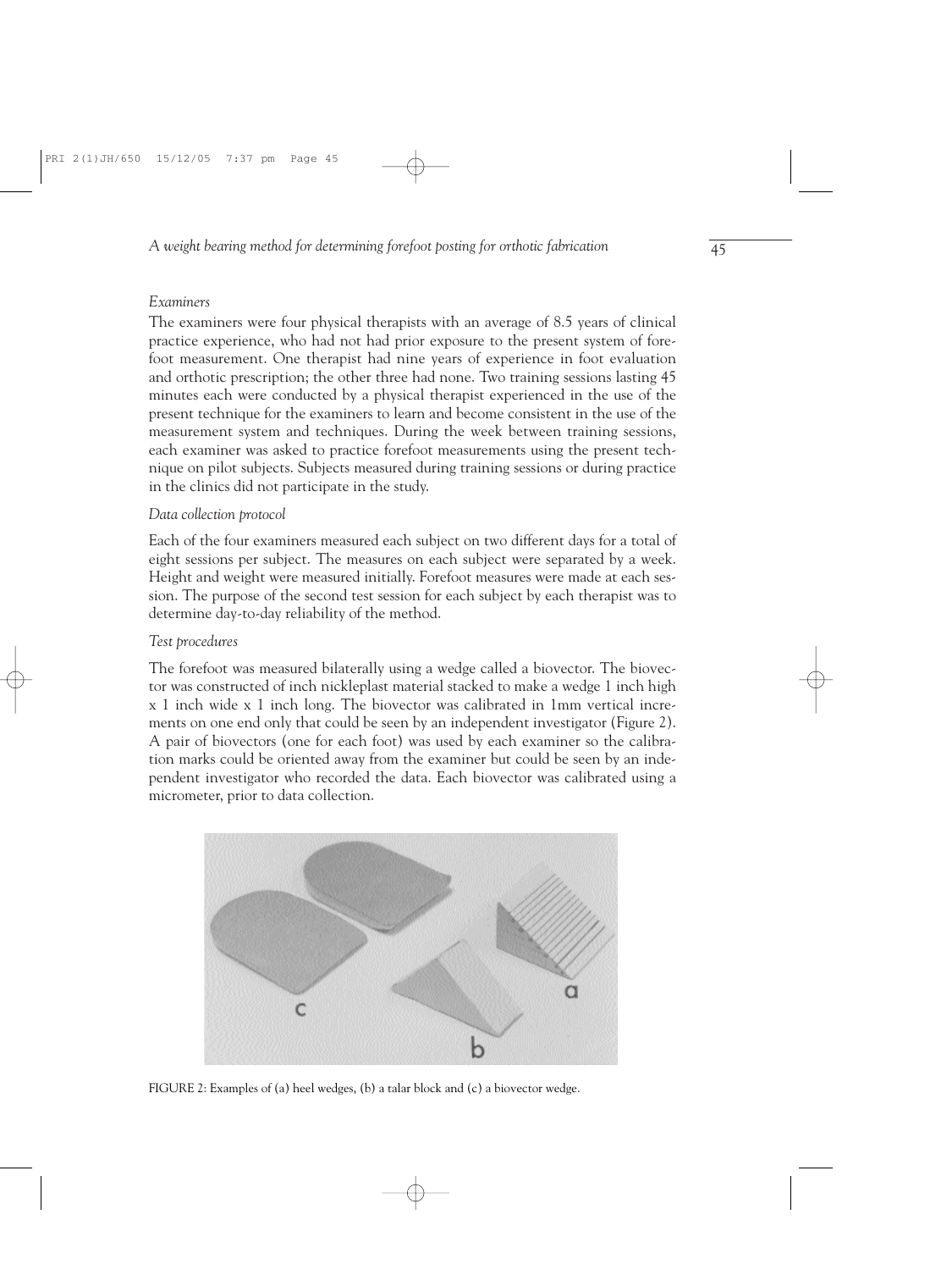At the beginning of each test session, the subject stood without shoes on an 80cm high cabinet-grade plywood platform. The subject faced away from the examiner with both heels placed comfortably apart and 15.24 cm from the rear of the platform. To approximate weightbearing stress on the feet during gait, subjects were asked to perform a partial squat. The partial squat was demonstrated to the subject by the examiner. The subject was instructed to try several foot positions while performing the partial squat, until a foot position was determined that resulted in the most comfortable position. If the subject reported a feeling of tightness' in the triceps surae muscles during the partial squat, felt heel wedges in increments of 6mm were inserted under the calcaneus until the subject no longer reported any 'tight' feeling in the triceps surae muscles. The final position chosen was recorded by outlining the subject's feet on paper to standardize the position for successive tests.

After the foot placement was established, while the subject remained standing, a biovector was slid under the first metatarsal by the examiner and the subject was asked if a touch or pressure sensation was felt (Figure 3). The goal was to initially place the biovector far enough under the first metatarsal for the subject to feel a touch but not a deep pressure sensation under the first metatarsal in the resting position (full standing). The subject was also asked whether the sensation of pressure under the first metatarsal caused by standing on the biovector was equal at the front and back of the biovector. The purpose of sensing equal pressure was to determine if the biovector was parallel to the first metatarsal.



FIGURE 3: Positioning of a biovector wedge under the first metatarsal.

Following the placement of the biovector, the subject was asked to perform a partial squat while the examiner palpated the medial aspect of the head of the talus to determine the amount of talar adduction during weightbearing. If the head of the talus was determined to adduct greater than approximately one millimeter, the biovector was then slid under the head of the first metatarsal to provide one mil-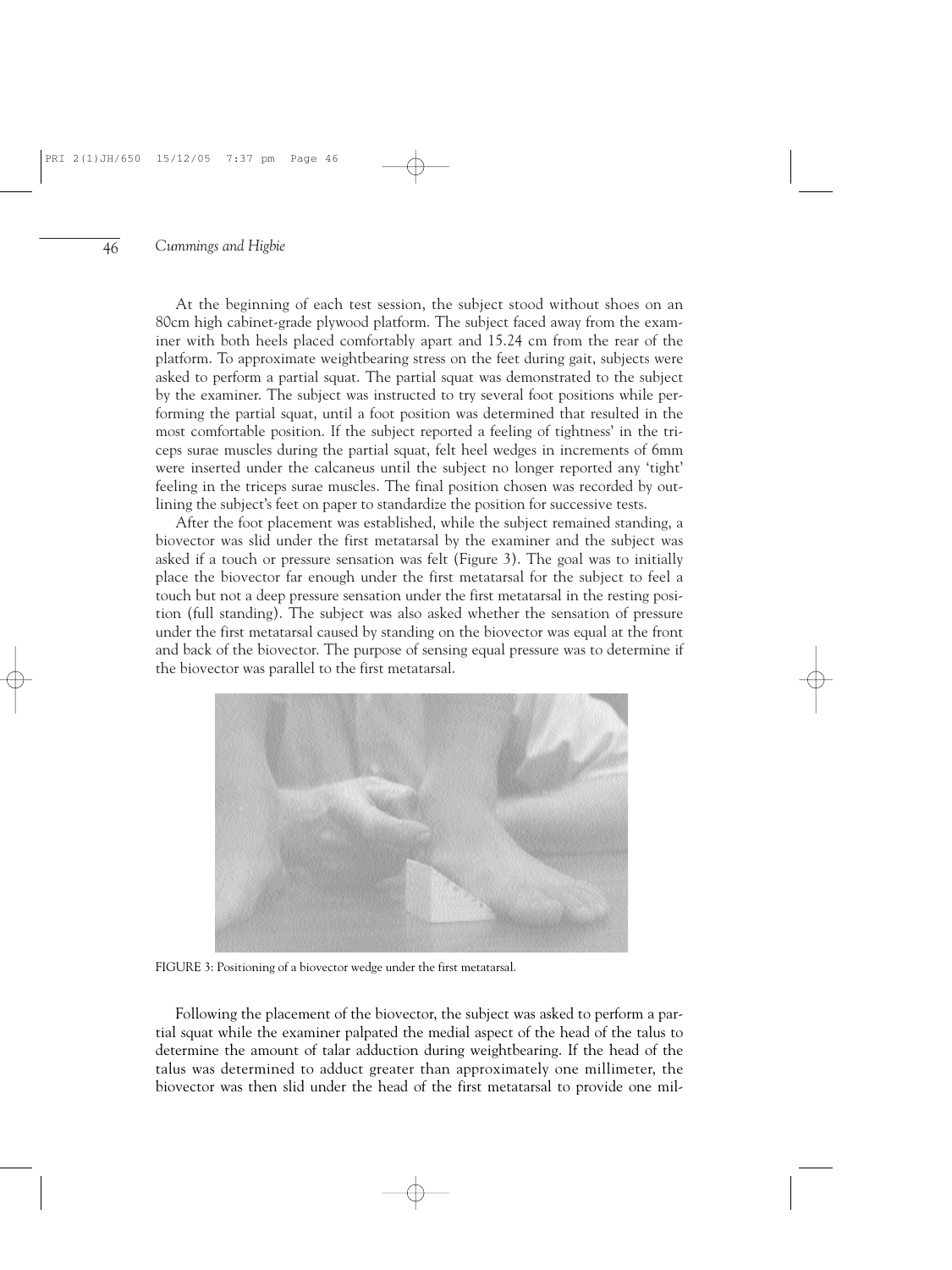limeter of additional vertical support. The process continued until the head of the talus adducted approximately less than one millimeter during the partial squat. At this point, the position of the talus was considered sufficiently supported and pronation was prevented. The vertical height measured on the biovector was used as the prescription for forefoot and midfoot posting for an orthotic. During the measurement procedure there was usually a visually observable reduction in talar drop with each additional millimeter increment of vertical support. If the addition of one millimeter of vertical support was not observed to reduce talar drop during the partial squat, a hypermobile first ray was assumed. To compensate for the assumed hypermobile first ray, a second wedge was inserted under the talus as a talar block (Figure 4).

The talar block was also constructed of stacks of inch nickleplast material that measured 1 inch high x 1 inch wide x 1 inch long. A pilot study supported the assumption that the talar block would provide sufficient support to the hypermobile first ray thus allowing reliable measurements. Determination of the necessity and placement of a heel wedge and/or a talar block was determined independently by each examiner during each trial. If use of a talar block was deemed necessary, the examiner placed the talar block under the head of the talus while the subject was standing, and restarted the measurements. When the examiner had determined that the talus no longer continued to drop during the squat procedure, the examiner used his/her thumbnail to mark the line on the biovector where the head of the first metatarsal rested. The biovector was then removed and shown to an independent investigator who recorded the measure in order to reduce examiner bias. The examiner performing the test was not allowed to see the value on the biovector. Three biovector measures were made by each examiner on each foot during test sessions on each of the two days. The complete measurement procedure for both feet lasted approximately five minutes. Subjects rested in a sitting position for 10 minutes before being measured by a second pair of examiners.



FIGURE 4: Positioning of a biovector wedge and talar block.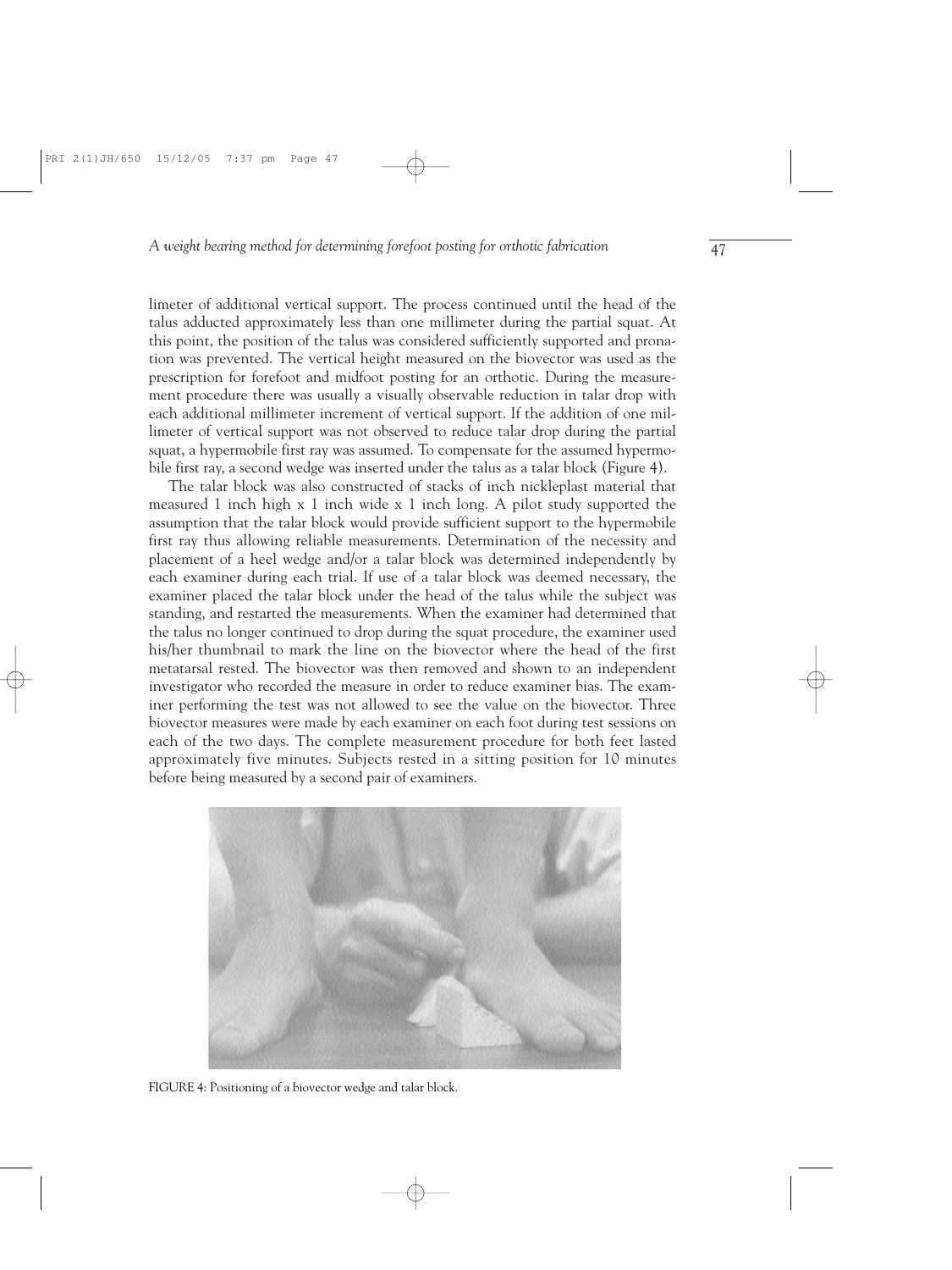#### *Statistical analysis*

Intrarater and interrater reliability for forefoot displacement measures were determined by calculating an ICC  $(3,1)$  (Shrout and Fleiss, 1979). Intrarater reliability was determined by comparing each examiner's three measures per foot per day. Interrater reliability was determined by comparing the mean of three trials for each examiner per day. Day-to-day reliability was determined by calculating an ICC  $(1,1)$ (Shrout and Fleiss, 1979) that compared the group means for each foot between the two days, and an independent t-test was used to determine any differences.

Reliability of the measures among the trials and raters and between days was considered to be high if the ICC value was between 0.90 and 0.99, good between 0.80 and 0.89, fair between 0.70 and 0.79, and poor below 0.69. The standard error of measurement was calculated to determine the difference between the absolute and predicted forefoot measures in mm (SEM = SD 1-ICC) (Thomas and Nelson, 1990). An alpha level of ps0.05 was used for all tests of significance.

#### **RESULTS**

The means and standard deviations for all measures on each foot per day are summarized in Table 2. Reliability coefficients for intrarater and interrater reliability measures and standard errors for the forefoot measures are summarized in Table 3. Reliability coefficients and t-ratios for day-to-day reliability measures for the forefoot measures are summarized in Table 4.

#### **DISCUSSION**

The purpose of this study was to determine the intrarater, interrater and day-to-day reliability of forefoot measures made during an active, weight-bearing movement. The results indicated good to high intrarater, interrater and day-to-day reliability of the measures.

To date, we have found no other studies that have evaluated the reliability of this or any other forefoot measurement technique utilizing forefoot measures made during a weightbearing movement. Garbalosa et al. (1994) evaluated a commonly used non-weightbearing forefoot measurement technique and reported a high  $(ICC = 91.9)$  interrater reliability that is similar to the range of interrater reliability  $(ICC = 0.87 - 0.94)$  reported in this study. However, the efficacy of using prescrip-

| TABLE 2: Mean (SD) for forefoot measures $(N=32)$ |                |                |                |                |                |  |  |  |
|---------------------------------------------------|----------------|----------------|----------------|----------------|----------------|--|--|--|
| Forefoot<br>Measure (mm)                          | Examiner 1     | Examiner 2     | Examiner 3     | Examiner 4     | Combined       |  |  |  |
| Right Foot                                        |                |                |                |                |                |  |  |  |
| Day 1                                             | $13.8 \pm 2.6$ | $12.8 \pm 3.3$ | $11.8 \pm 3.8$ | $12.4 \pm 3.3$ | $12.7 \pm 3.3$ |  |  |  |
| Day 2                                             | $13.3 \pm 2.8$ | $12.1 \pm 2.7$ | $11.5 \pm 3.8$ | $14.2 \pm 4.2$ | $12.8 \pm 3.6$ |  |  |  |
| Left Foot                                         |                |                |                |                |                |  |  |  |
| Day 1                                             | $13.6 \pm 3.4$ | $12.9 \pm 3.7$ | $12.1 \pm 3.5$ | $13.5 \pm 3.4$ | $13.0 \pm 3.5$ |  |  |  |
| Day 2                                             | $13.5 \pm 3.2$ | $14.1 \pm 6.8$ | $10.9 \pm 3.3$ | $14.6 \pm 4.8$ | $13.3 \pm 4.9$ |  |  |  |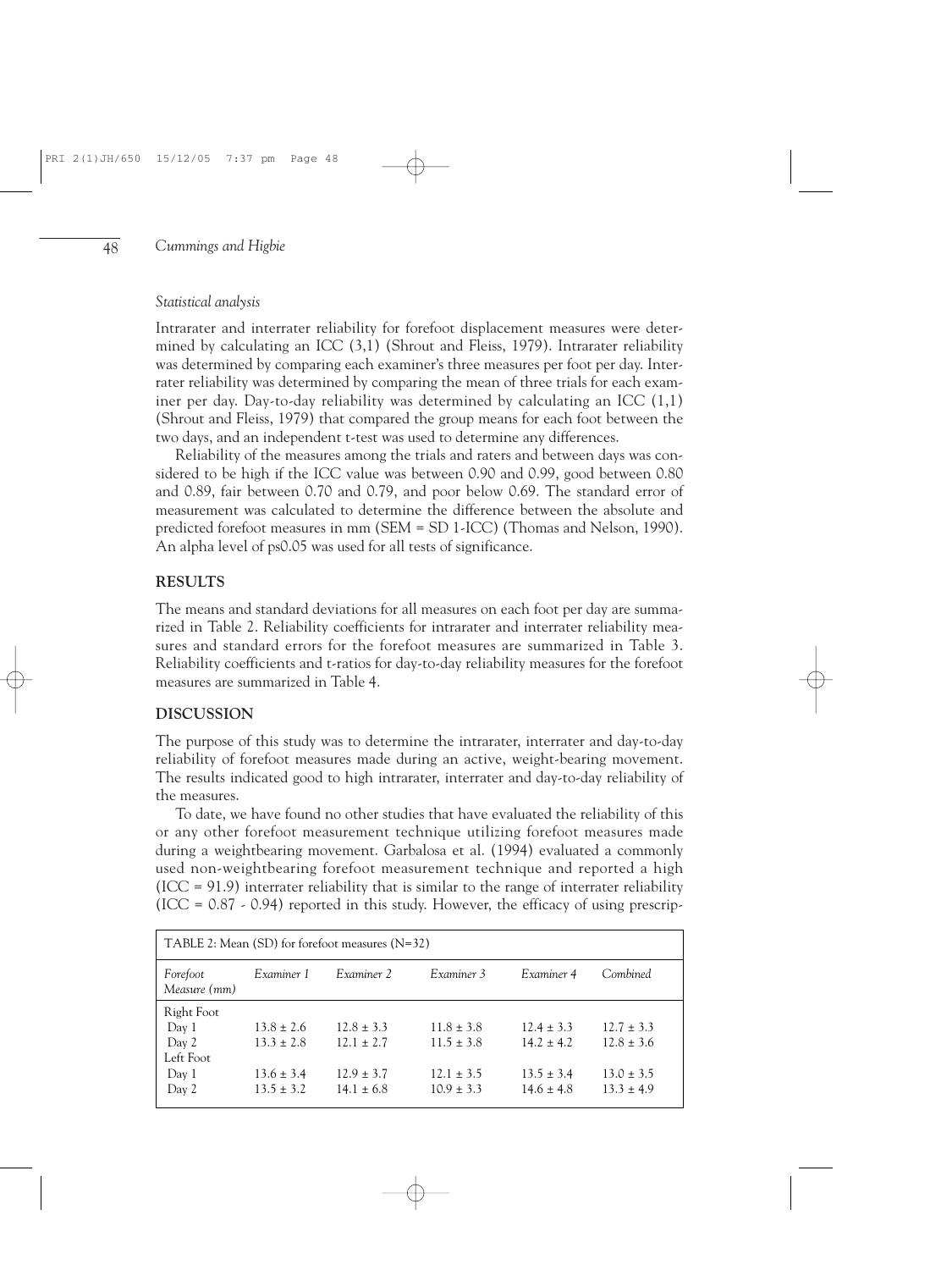| TABLE 3: Reliability coefficients and standard errors of measurement for forefoot measures<br>$(N=32)$ |                             |            |      |                          |
|--------------------------------------------------------------------------------------------------------|-----------------------------|------------|------|--------------------------|
| Forefoot<br>Measure (mm)                                                                               | Intrarater<br>$\text{ICC*}$ | <b>SEM</b> | ICC  | Interrater<br><b>SEM</b> |
| <b>Right Foot</b>                                                                                      |                             |            |      |                          |
| Day 1                                                                                                  | 0.90                        | 1.0        | 0.87 | 1.2                      |
| Day 2                                                                                                  | 0.94                        | 0.88       | 0.92 | 1.0                      |
| Left Foot                                                                                              |                             |            |      |                          |
| Day 1                                                                                                  | 0.95                        | 0.78       | 0.94 | 0.86                     |
| Day 2                                                                                                  | 0.92                        | 1.4        | 0.90 | 1.5                      |
| ${}^*ICC(3,1)$ = intraclass correlation coefficient<br>$SEM = standard error of measurement$           |                             |            |      |                          |

TABLE 4: Reliability coefficients and t-ratios for day-to-day reliability measures of forefoot measures (N=32) *Day-to-day Forefoot Measure (mm) ICC\* t-ratio* Right Foot 0.84 0.176 Left Foot  $0.88$   $0.513$ *\*ICC (1,1) = intraclass correlation coefficient*

tions determined by either static (non-weightbearing) or dynamic (weightbearing) measurements to control dynamic foot function has yet to be determined.

# *Limitations*

Although three of the four examiners participating in this study did not have any prior experience measuring forefoot conditions, each examiner did have 6-11 years of experience as a practicing physical therapist. Therefore, generalization of the reliability of this measurement technique to therapists with little practice experience should be cautioned. A second limitation of the generalizability of this technique is that the measurements, although taken during an active partial-squatting position, were made while both feet were on the floor which does not directly correspond to a normal gait pattern. Although the ICC values reported in this study were good, they might be improved if a consistent squat pattern could be determined for each subject.

# *Clinical implications*

The use of the biovector as a clinical tool to measure for forefoot orthotic prescription during weightbearing provides reliable information for the clinician. The present method proposed and tested in this study may provide superior data to the clinician for the determination of orthotic prescription compared to a static measurement technique (Garbalosa et al., 1994). Further study comparing the present forefoot measurement technique to existing techniques are warranted to examine